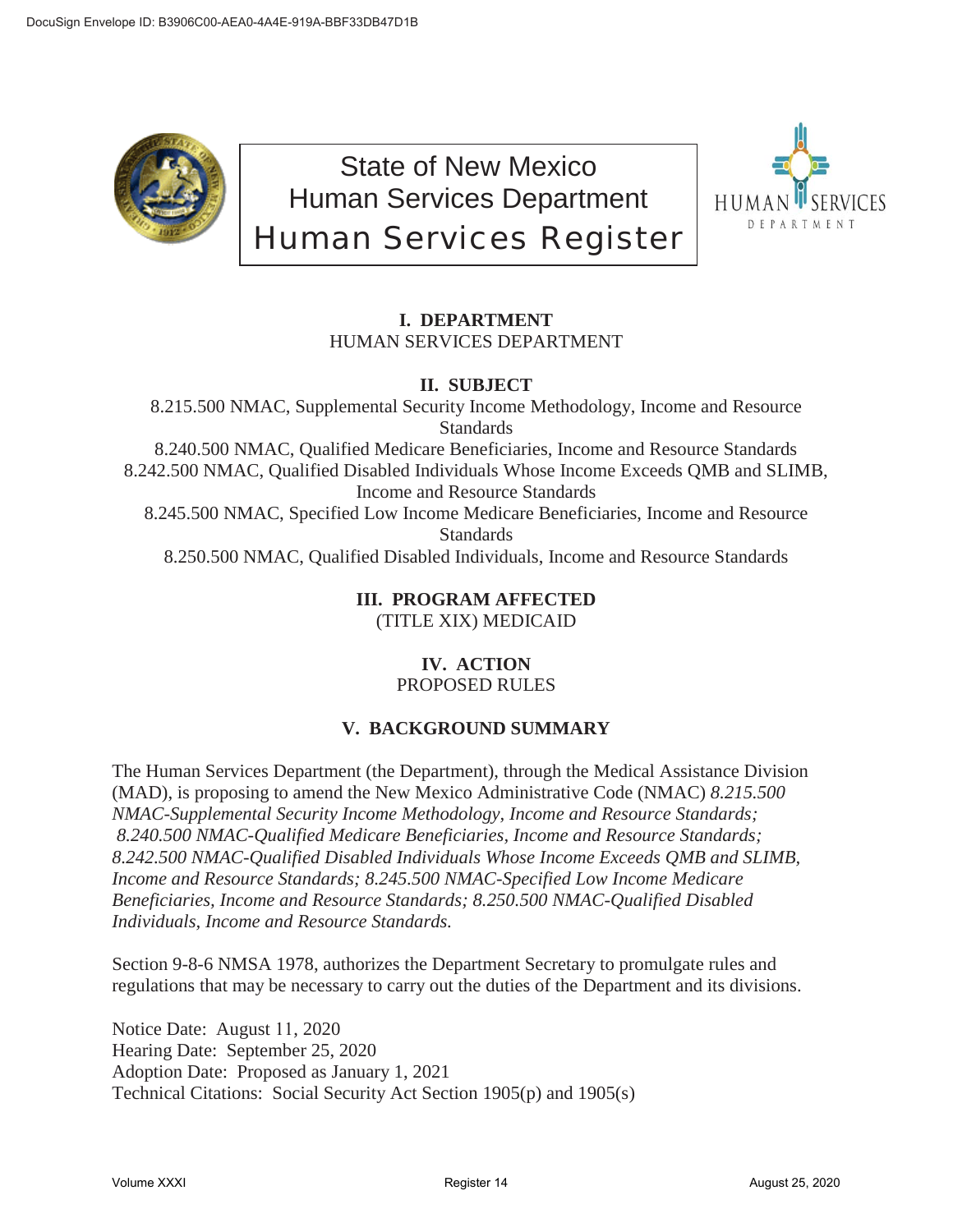The Department through these rules is proposing to eliminate the resource requirement for the following Medicare Savings Programs (MSPs): Qualified Medicare Beneficiaries (QMB), Specified Low Income Medicare Beneficiaries (SLIMB), Qualified Disabled Working Individuals (QDWI), and Qualified Individuals 1 (QI1). The Department is eliminating the resource requirement to help more low-income individuals access assistance through the MSPs and to minimize the administrative burden for MSP applicants, beneficiaries, and the Income Support Division.

### **The Department is proposing to amend the rule as follows:**

#### **8.215.500 NMAC**

Section 8 is amended to add the Departments new mission statement.

Section 9 is amended to delete the reference to the MSP categories using Supplemental Security Income (SSI) methodology in determining countable resources.

Section 12 is amended to delete the language referencing the resource standards for MSP categories.

## **8.240.500 NMAC**

Section 8 is amended to add the Departments new mission statement.

Section 9 is amended to remove the reference to resources and delete outdated language.

Section 10 is amended to remove the resource requirement for the QMB category.

Section 11 referencing resource transfer language is deleted.

Sections 12, 13, 14, and 15 are renumbered to 11, 12, 13, and 14, respectively.

Section 12 is amended to delete the language referencing the countable resources and resource exclusions.

#### **8.242.500 NMAC**

Section 8 is amended to add the Departments new mission statement.

Section 9 is amended to remove the reference to resources and add income.

Section 10 is amended to remove the resource requirement for the QDWI category.

Section 11 referencing resource transfer language is deleted.

Sections 12, 13, and 14 are renumbered to 11, 12, and 13, respectively.

#### **8.245.500 NMAC**

Section 8 is amended to add the Departments new mission statement.

Section 9 is amended to remove the reference to resources and add income.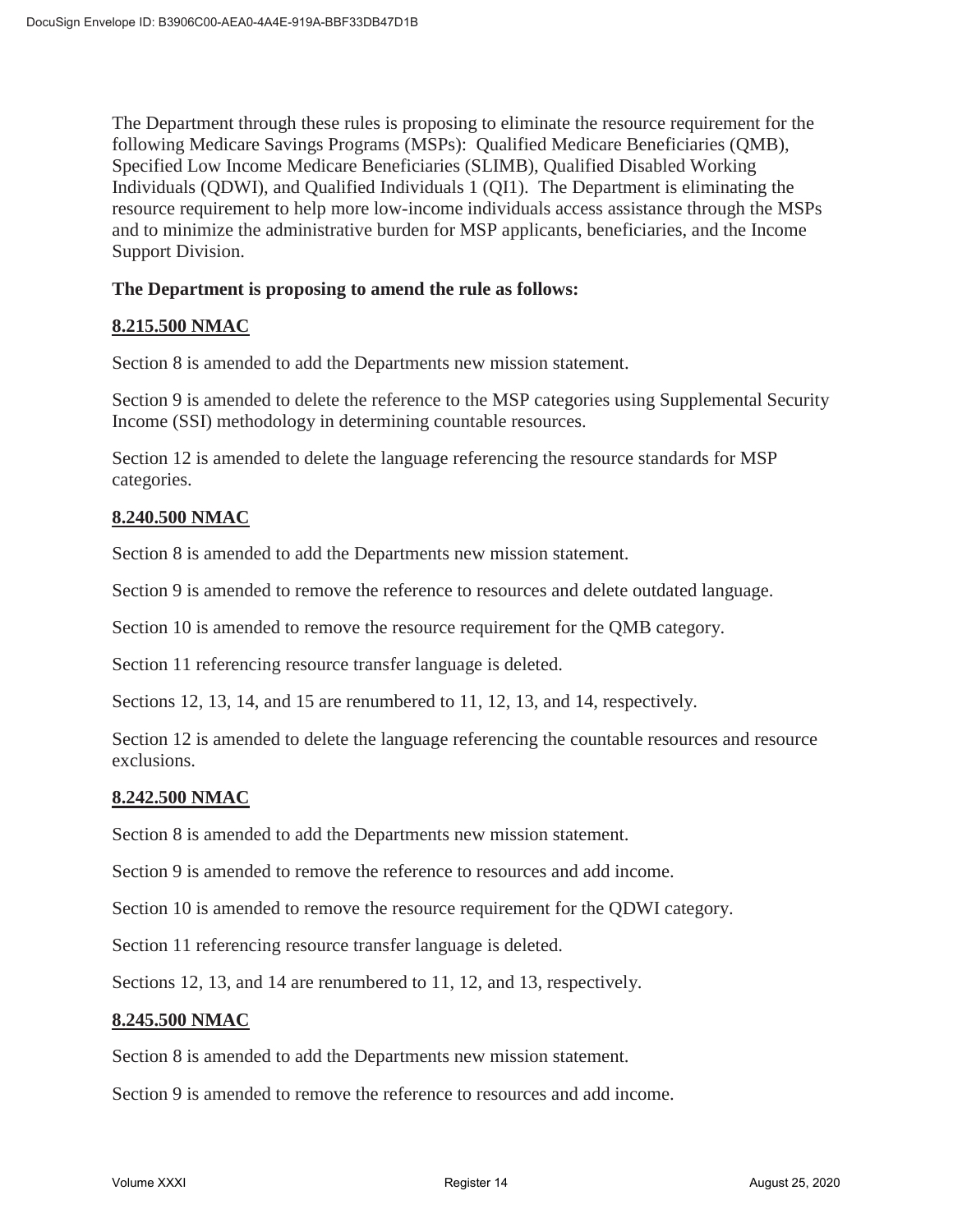Section 10 is amended to remove the resource requirement for the SLIMB category.

Section 11 referencing resource transfer language is deleted.

Sections 12, 13, 14, and 15 are renumbered to 11, 12, 13, and 14, respectively.

#### **8.250.500 NMAC**

Section 8 is amended to add the Departments new mission statement.

Section 10 is amended to remove the reference to resources and add income.

Section 11 is amended to remove the resource requirement for the QI1 category.

Section 12 referencing resource transfer language is deleted.

Sections 13, 14, 15, and 16 are renumbered to 12, 13, 14, and 15, respectively.

The Department has also submitted a request to the State Records and Archives Center to change the Chapter names for 8.242 NMAC and 8.250 NMAC. The purpose of these Chapter name changes is to accurately reflect the information in those NMAC Chapters.

## **VI. RULE**

These proposed rule amendments will be contained in 8.215.500, 8.240.500, 8.242.500, 8.245.500, and 8.250.500 NMAC. This register and the proposed rules are available on the HSD website at: http://www.hsd.state.nm.us/LookingForInformation/registers.aspx and http://www.hsd.state.nm.us/2017-comment-period-open.aspx. If you do not have internet access, a copy of the proposed register and rule may be requested by contacting MAD at (505) 827-1337.

#### **VII. EFFECTIVE DATE**

The Department proposes to implement this rule effective January 1, 2021.

# **VIII. PUBLIC HEARING**

A public hearing will be held **via conference call** on September 25, 2020 at 1:00 p.m., Mountain Time (MT). **Conference phone number: 1-800-747-5150. Access Code: 2284263.**

If you are a person with a disability and you require this information in an alternative format or require a special accommodation to participate in the public hearing, please contact the MAD in Santa Fe at (505) 827-1337. The Department requests at least 10 working days advance notice to provide requested alternative formats and special accommodations.